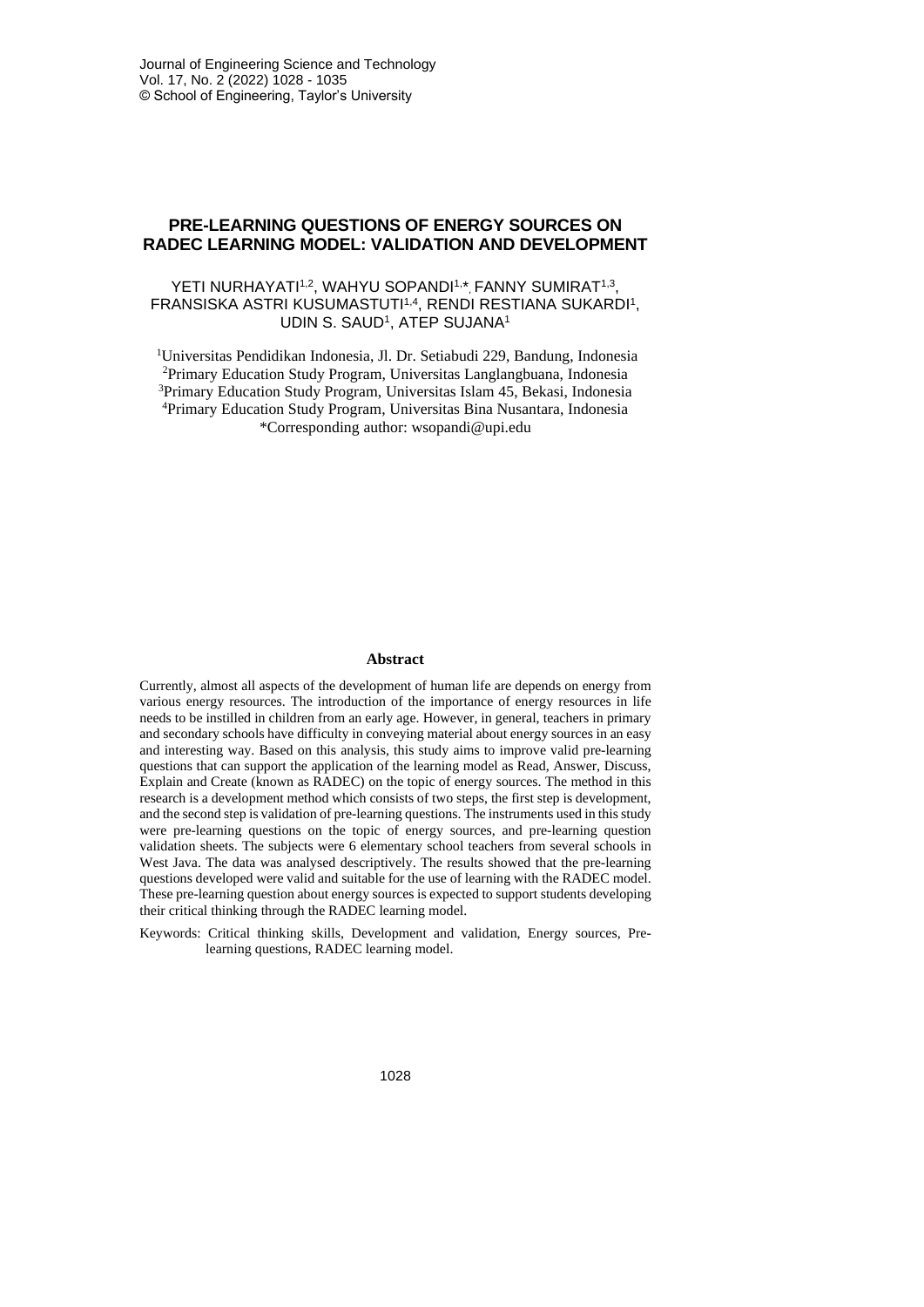### **1. Introduction**

The results show that most of Indonesia's energy needs are still supplied by energy derived from fossil fuels. Besides being a group of non-renewable resources, fossil fuels are also fuels that produce greenhouse gases. The amount of greenhouse gases is always increasing in volume from year to year. This is a big problem for the future of environmental sustainability  $[1, 2]$ . The progress of a country is indicated by the level of energy consumption. In general, energy sources are categorized into two points. The first point is renewable energy sources, and the other is non-renewable energy sources. Regarding renewable energy sources, it is defined as energy sources whose formation process occurs continuously so that their availability is abundant and never runs out. Examples of this type of energy sources are solar energy, geothermal energy, wind energy, energy from biomass, etc. Regarding nonrenewable energy sources, it can be defined as energy sources whose availability is limited, and the formation process takes a very long time, so if used continuously will likely run out. Examples of non-renewable energy sources are fossil energies such as oil, coal, natural gas, etc. Comprehension of energy concept is abstract and theoretical, yet, teacher still using presentation and homework as learning method, so that students always been bored and less comprehend.

The introduction of the importance of renewable energy as a substitute for fossil energy needs to be instilled in children since school education. For this purpose, various ways can be taken. Renewable energy material can be used as a separate subject in schools, the introduction of energy sources can be done by including certain topics related to certain subjects. For example, the topic of energy sources can be included in the content of natural science lessons (IPA). Or the topic can be used as material in making pre-learning questions. Pre-learning questions are accommodated in a learning model as Read-Answer-Discuss-Explain-And Create, in which it is well-known as RADEC. It is one of the alternative learning models in accordance with Indonesian conditions [3, 4]. The RADEC learning model is a new alternative learning model, in which it aims to support students acquire and achieve many useful competencies [5, 6].

Several stages of RADEC are:

- (i) Read. Students read information from various sources. They can get from books, other printed sources of information and electronic information sources such as the internet, readings related to energy sources, and then given pre-learning questions to guide students in understanding information related to sources.
- (ii) Answer. Students answer pre-learning questions based on the knowledge gained from reading activities, pre-learning questions are arranged in the form of worksheets.
- (iii) Discuss. Students learn in groups to discuss answers to pre-learning questions and motivate each other to complete tasks in worksheet.
- (iv) Explain. Students conduct presentation activities in the form of presentations from answering worksheet and teaching materials that include all indicators of cognitive aspects of learning that have been formulated in the lesson plan.
- (v) Create. Teacher facilitates students to learn to use the knowledge they have mastered to generate creative ideas or thoughts related to energy source materials.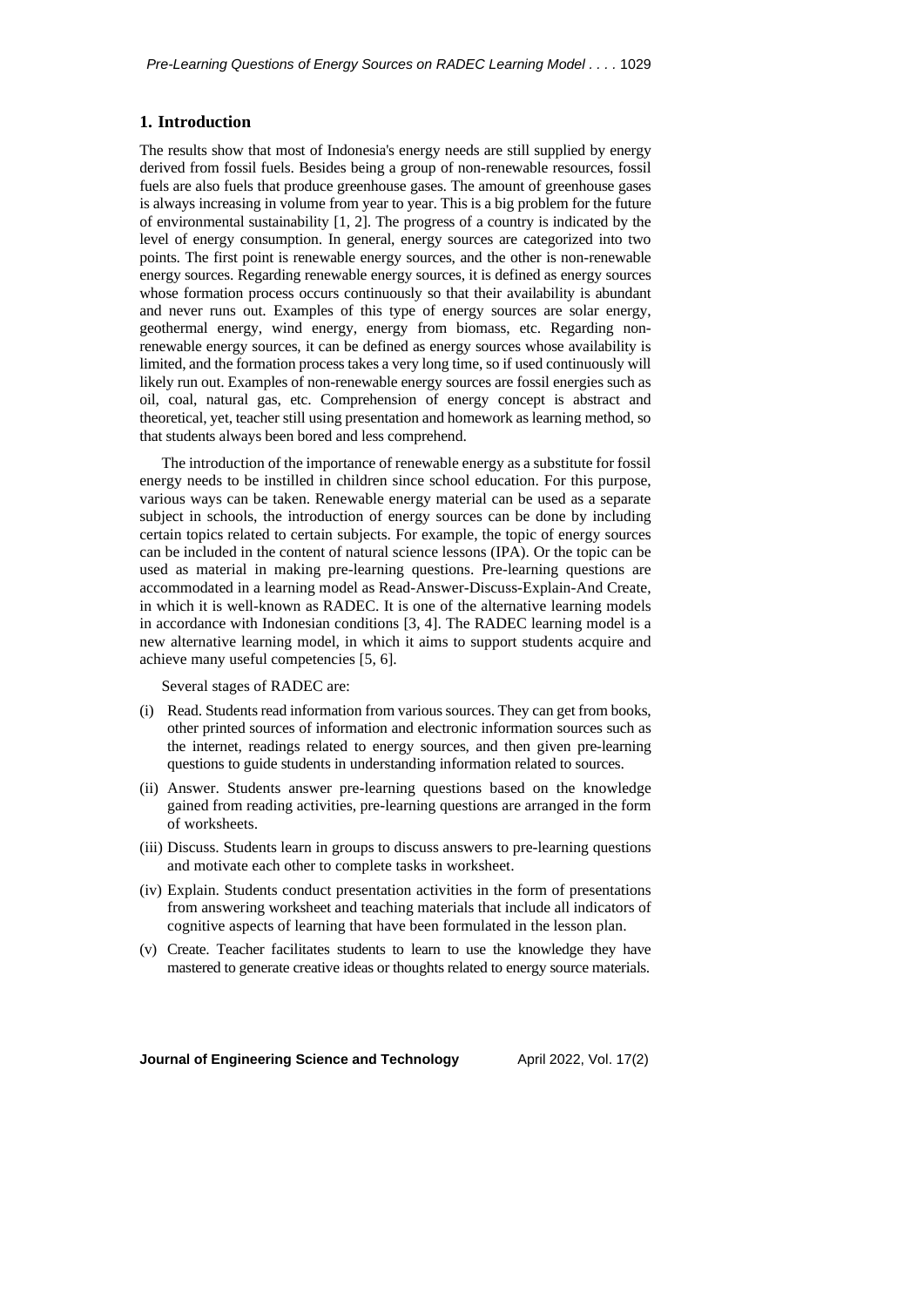The first stage in RADEC learning model is reading which is carried out in simultaneously with the answering stage (answering pre-learning questions). Prelearning questions must be directed so that students know the essential part of the content of the material that must be mastered [7]. The use of pre-learning questions can improve reading habits before studying, reading comprehension of the content of the material, and the achievement of cognitive aspects of learning outcomes in chemistry subjects Pre-learning questions are questions related to teaching materials that include a variety of questions, from questions which trains low thinking skills to high thinking skills because questions can train higher order thinking skills, this is in line with the opinion [8] which says that questions are part of one aspect of skills in the teaching and learning process, the role of questions is very important in constructing a learning experience for students.

Based on the results of preliminary observations made by the researcher, it is found that the pre-learning questions that are often asked so far are still at the simple level questions, namely the level of memory and understanding. While other types of pre-learning questions that add insight and train thinking skills have not been raised, in this case training critical thinking skills, resulting in passive learning where students are silent, and the quality of learning is not as expected.

Preliminary research on the RADEC learning model in relation to improving the quality of learning processes and outcomes is as follows: research conducted by Pratama et al. [8] which resulted in one solution to be able to build critical thinking skills is to use the) RADEC learning model. The approach in learning that is carried out by the teacher plays a role in growing critical thinking skills. Teachers need to use learning models that can stimulate students' critical thinking skills [9]. The RADEC learning model has a good impact on the ability of prospective teachers to plan learning [10]. The RADEC learning model can train 21st century skills. The RADEC learning model has a positive impact on learning outcomes, both material-oriented, namely understanding concepts [11] and learning skillsoriented, namely the ability to think creatively [12] students' critical thinking skills have increased in the moderate category through the RADEC model [13].

From several studies that have been conducted on valid pre-learning questions, especially energy source material in the RADEC learning model in improving critical thinking skills, there is no gap that causes this research to be interested in conducting research with the title "Pre-learning questions of energy sources on RADEC learning. models: validation and development". The formulation of the problem in this research is how to develop valid energy source pre-learning questions that can support the RADEC learning model. The purpose of this study is to develop valid energy source pre-learning questions that can support the implementation of RADEC learning model.

### **2.Research Method**

We used the instrument development and validation method by adapting the instrument development process proposed [14]. The process includes eight steps which are grouped into two phases, that are development and validation phase. The development phases are (1) instrument conceptualization; and (2) instrument development. The validation phases are (1) face and content validation; (2) pilot study - construction validation; (3) analysis item; (4) revision the instrument; (5) field study - construct validation; and (6) criterion validation [15].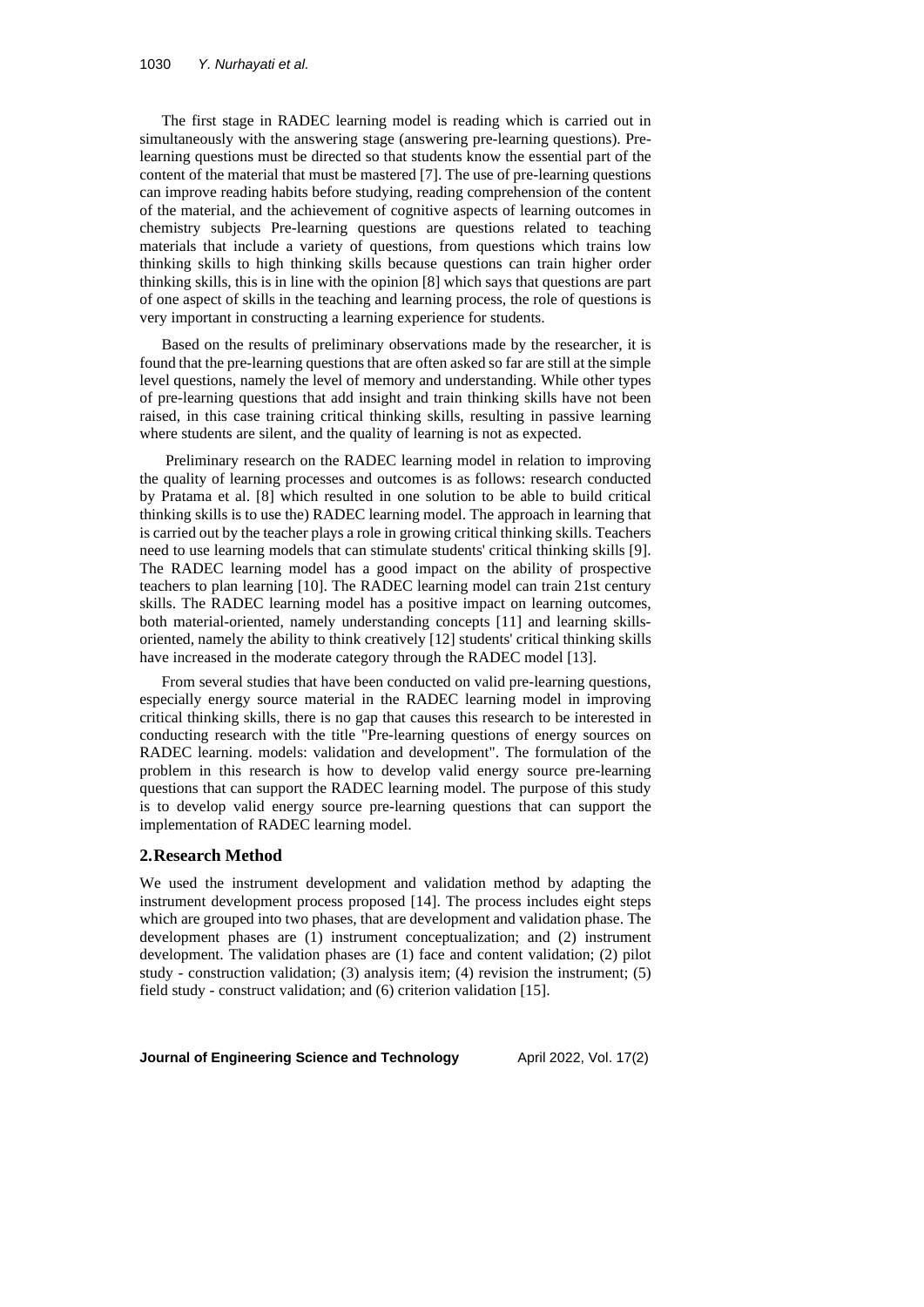The development stage consists of the instrument conceptualization stage and the instrument development stage. The conceptualization instrument carried out is an analysis of the elementary school curriculum which will be developed based on the analysis of learning materials, basic competencies and indicators that will be made and developed in the instrument. At the instrument development stage, instrument development is the preparation of pre-learning questions that are adjusted to critical thinking skills indicators that refer to the critical thinking indicators from Robert Ennis, namely the indicators chosen are developing strategies and tactics (Strategies and Tactics) by determining actions, providing explanations Advanced Clarification by defining and considering it, drawing conclusions (Inference) by making deductions/inductions and considering the results, providing a simple explanation (Elementary Clarification) by clarifying, asking and answering questions and determining the basisfor decision making (The basic for decision) by take into account the authenticity of the source.

The instrument developed consisted of questions for pre-learning critical thinking skills for grade 4 elementary school with the theme of saving energy, sub-theme of energy sources, as many as 18 questions along with an attachment to the answer key.

#### **3.Results of Research and Discussion**

The results of the research are in the form of pre-learning questions related to energy source materials that have been validated in accordance with the stages of development and validation of pre-learning questions carried out. At stage 1: the development stage which includes conceptualization and the process of making pre-learning question items, starting with an analysis of literature studies related to energy source materials and then developing instruments. The analysis of the literature study that we carried out consisted of (1) curriculum analysis in this case the analysis of core competencies, basic competencies, indicators and learning objectives [16], (2) analysis of the need for pre-learning questions oriented to critical thinking skills that are adapted to learning indicators on energy source material, (3) Preparation of pre-learning question instruments to support learning with the RADEC model, and (4) Development of tasks and rubrics based on indicators of students' critical thinking skills designed to obtain an initial list of energy source pre-learning question instruments.

In Phase 2: Validation Phase includes validity testing. Validation is a crucial process to confirm that the instrument developed can measure what it is intended to measure. Also, validity refers to the ability to expect a particular event, or its relationship to measure other constructs based on the way the scale is constructed. The validity process includes face validity, content validity, and criterion validity and construct validity [17]. Face validity is a process that needs selected respondents to evaluate the instrument based on the question interface, sentence structure, grammar and other problemsin the instrument that are deemed necessary. While testing the size of the conceptual variable is quite large, it also helps the researcher to detect early on possible misunderstood or misinterpreted questions.

Development and validation related to the scope of energy studied are alternative energy sources consisting of water, wind, geothermal, solar, organic fuels, and nuclear, changes in energy forms, energy use and natural resources in daily life. Based on this scope, understanding of alternative energy sources and their use as well as natural resources is still lacking. Meanwhile, mastery of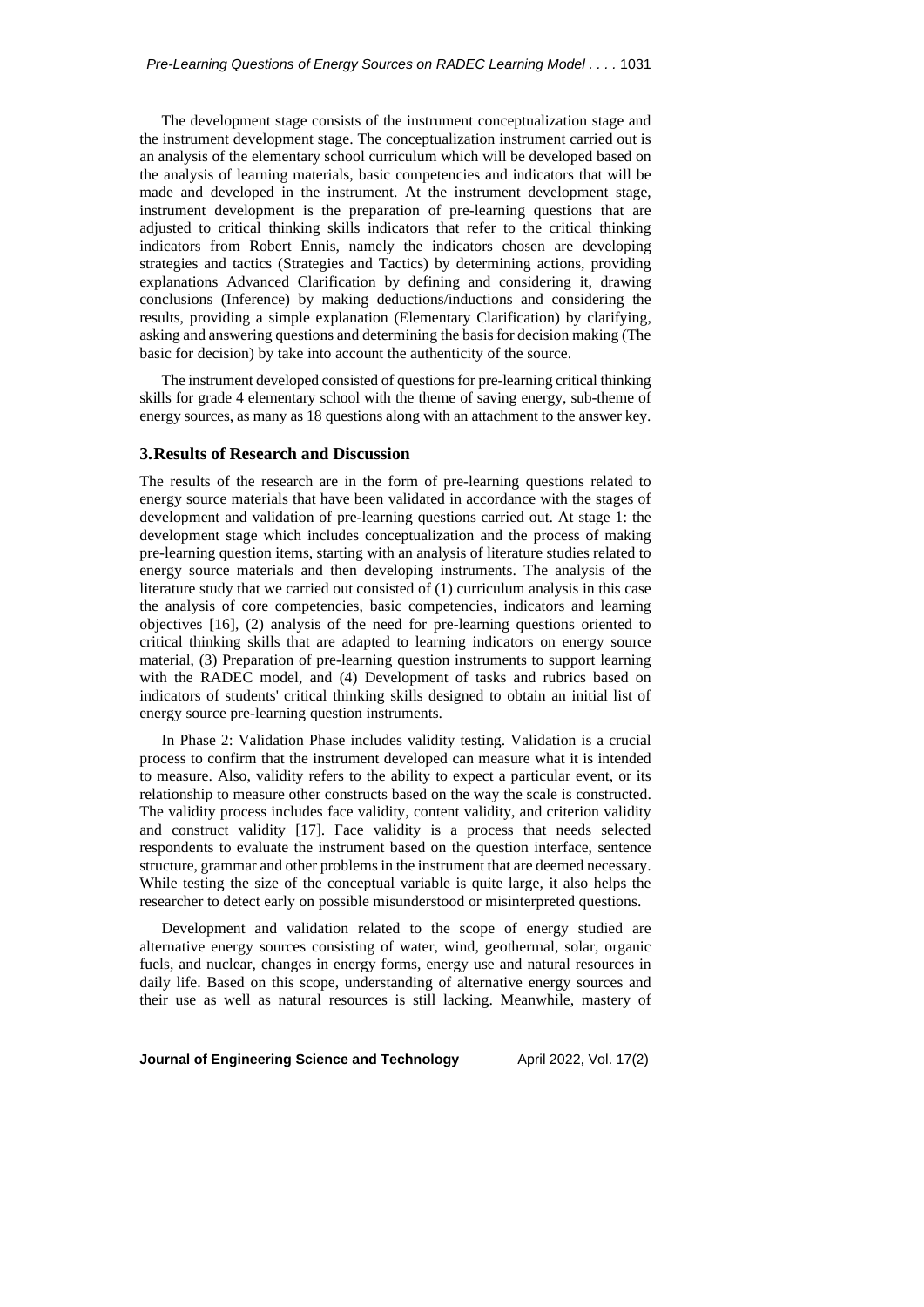concepts in understanding changes in various forms of energy shows good results. Therefore, the conceptualization of energy must be concreted with the media.

Changes in the form of energy into other forms of energy are presented through concepts that include everyday experiences, for example in a light that is on, the change in the form of electrical energy into the form of light and heat energy. As for alternative energy sources and their use, it does not necessarily include everyday experience. For example, wind, sunlight, and water can be used to generate electricity. Likewise with the use of natural resources which explains that coal and natural gas can be used in everyday life as fuel.

Different results were obtained from the input and suggestions of expert validators referring to five indicators of critical thinking skills including determining the basis for decision making (The basic for decision) by considering the truth of the source, recounting, formulating strategies and tactics (Strategies and Tactics) by determining actions, provide Advanced Clarification by defining and considering, showing examples of implementing and explaining the differences in showing various achievements in the energy context mentioned above.

The next follow-up from the researcher is to correct the lack of problem structure in the energy context so that the results of the development and validation can be used properly.

In this study, we construct validity. Also, we made investigation to ensure that the instrument developed measures correctly what is intended to be measured based on the basic competencies of the energy source material associated with several indicators of critical thinking skills. The final validation process includes criterion validity, criterion validity occurs when the instrument has an empirical relationship with several criteria or standards [14, 15]. There are two types of criterion validity, namely predictive validity and concurrent validity. Since there is no instrument to measure instructional readiness, the use of predictive validity is suggested. Predictive validity includes trying to predict the future or draw conclusions. The conceptualization of pre-learning questions oriented to critical thinking skills is shown in Table 1.

Conceptualization of pre-learning questions oriented to critical thinking skills is a process of adjusting the basic competencies of energy source material with indicators of critical thinking skills. The critical thinking skill indicator determines the basis for decision making by paying attention to the truth of the source, which becomes its basic competence. In general, the basic competence was in the form of evaluation and identification of the characteristics of space as well as the use of natural resources for the welfare of the community from the city/district level to the provincial level. In indicators of building strategies and tactics by determining actions, the basic competence is an understanding of tempo and tone. Indicator provides further explanation (Advanced Clarification) by defining and considering, its basic competence in the form of identifying the implementation of obligations and rights as citizens in everyday life. In the indicator draw conclusions (inference) by making deductions/inductions and considering the results, the basic competencies are in the form of identifying various energy sources (renewable and non-renewable), changes in energy forms, and alternative energy sources (water, wind, sun, geothermal, fuel, organic, and nuclear) in everyday life. And on the basic clarification indicators by asking and answering questions, the basic competence is in the form of comparing instruction texts to use the same and different tools.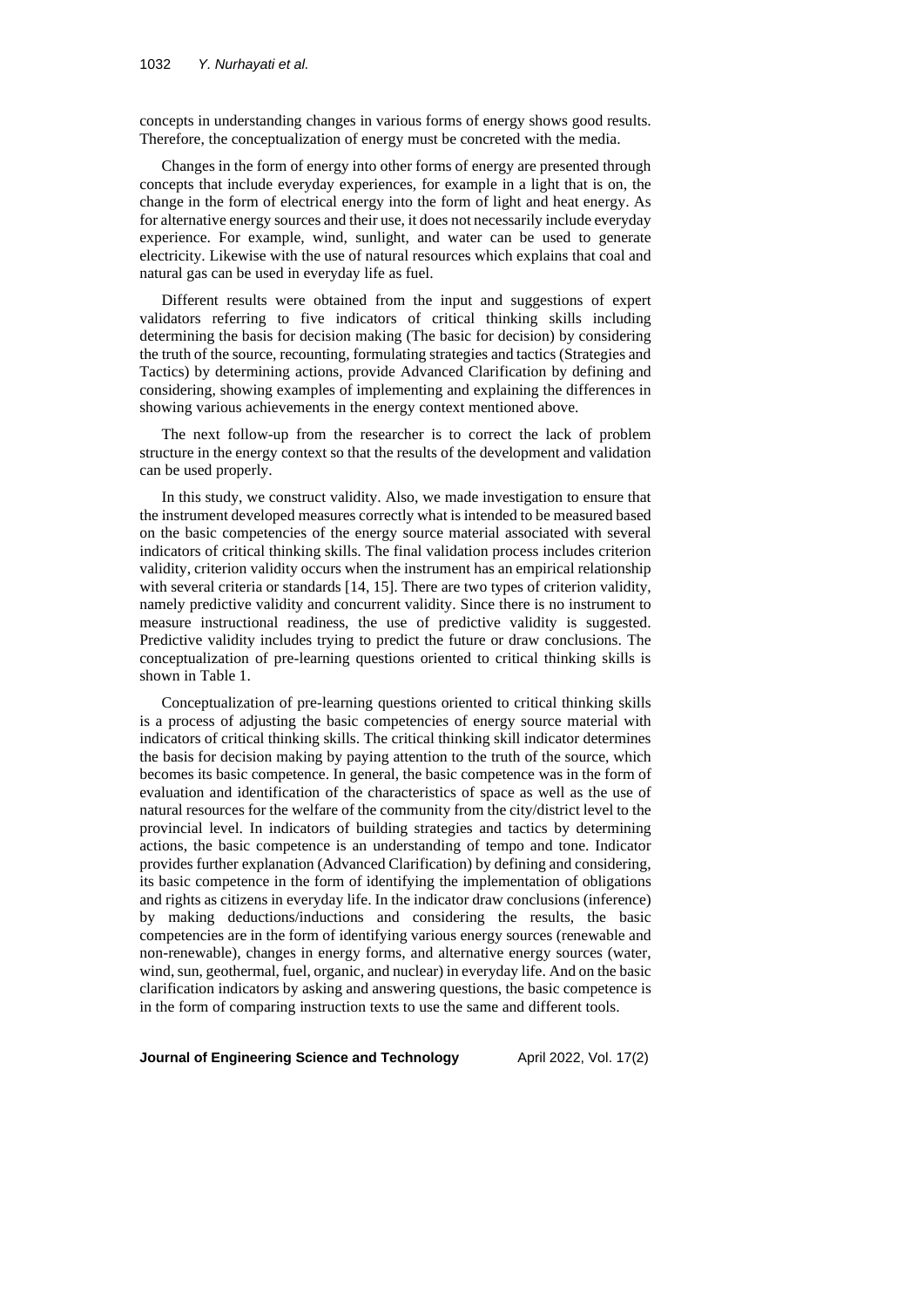| questions oriented to critical thinking skins.                                                                                                                              |                                                                                                                                                                                                                        |
|-----------------------------------------------------------------------------------------------------------------------------------------------------------------------------|------------------------------------------------------------------------------------------------------------------------------------------------------------------------------------------------------------------------|
| <b>Construction</b><br>(Conceptual definition)                                                                                                                              | <b>Aspect</b><br>(Operational definition)                                                                                                                                                                              |
| <b>Critical Thinking Skills Indicator</b>                                                                                                                                   | <b>Basic Competencies</b>                                                                                                                                                                                              |
| • Determine the basis for decision<br>making (The basic for decision) taking<br>into account the truth of the source.                                                       | • Identifying the characteristics of<br>space and utilization of natural<br>resources for the welfare of the<br>community from the city/district                                                                       |
| • Building Strategies and Tactics by<br>determining actions.                                                                                                                | level to the provincial level.                                                                                                                                                                                         |
|                                                                                                                                                                             | • Understand tempo and pitch.                                                                                                                                                                                          |
| • Provide further explanation.<br>• (Advances Clarification) by Defining<br>and considering.                                                                                | • Identifying the implementation of<br>obligations and rights as citizens in<br>everyday life.                                                                                                                         |
| • Drawing conclusions (Inference).<br>• by Making deductions/inductions and<br>considering the results.<br>• Elementary Clarification by asking and<br>answering questions. | • Identify various energy sources<br>(renewable and non-renewable),<br>changes in energy forms, and<br>alternative energy sources (wind,<br>water, solar, geothermal, organic<br>fuels, and nuclear) in everyday life. |
|                                                                                                                                                                             | • Comparing the text of the<br>instructions for using the same and<br>different tools.                                                                                                                                 |

| Table 1. Conceptualization of pre-learning      |
|-------------------------------------------------|
| questions oriented to critical thinking skills. |

Based on the results of the validation of the instruments provided, the teacher validator has provided input and suggestions regarding the content of the questions and the language used is adjusted to the age of the 4th grade students. In addition, the teacher validator provides corrections about the level of difficulty of the questions, so that the questions can be understood by students. As for the validator, the lecturer provides input and advice in terms of the suitability of critical thinking skills indicators with the expected basic competencies set in the achievement of indicators.

Preparation of pre-learning questions was made and developed with the aim of measuring teacher readiness in implementing the RADEC model at the Answer stage. There are five constructs of energy source questions that were developed as the core of the instrument based on indicators of critical thinking skills. Each indicator of critical thinking skills has a relationship and is adjusted to the achievement of basic competencies and indicators that have been determined in the energy source material. Although there are improvements in the implementation of the validation, it does not reduce the essence of the content of the energy source material and the level of difficulty of the questions. The improvements proposed by the validator build a better construct and conceptualization as well as the results of group discussions contribute to the reinforcement that supports the creation of this instrument.

Pre-learning questions related to energy sources are made to improve students' critical thinking skills. In addition to supporting students to better master concepts, critical thinking skills also stimulate students to have high awareness in choosing and deciding the fuel used in everyday life. These conditions are expected to stimulate students to be able to think about and utilize other alternative energy sources.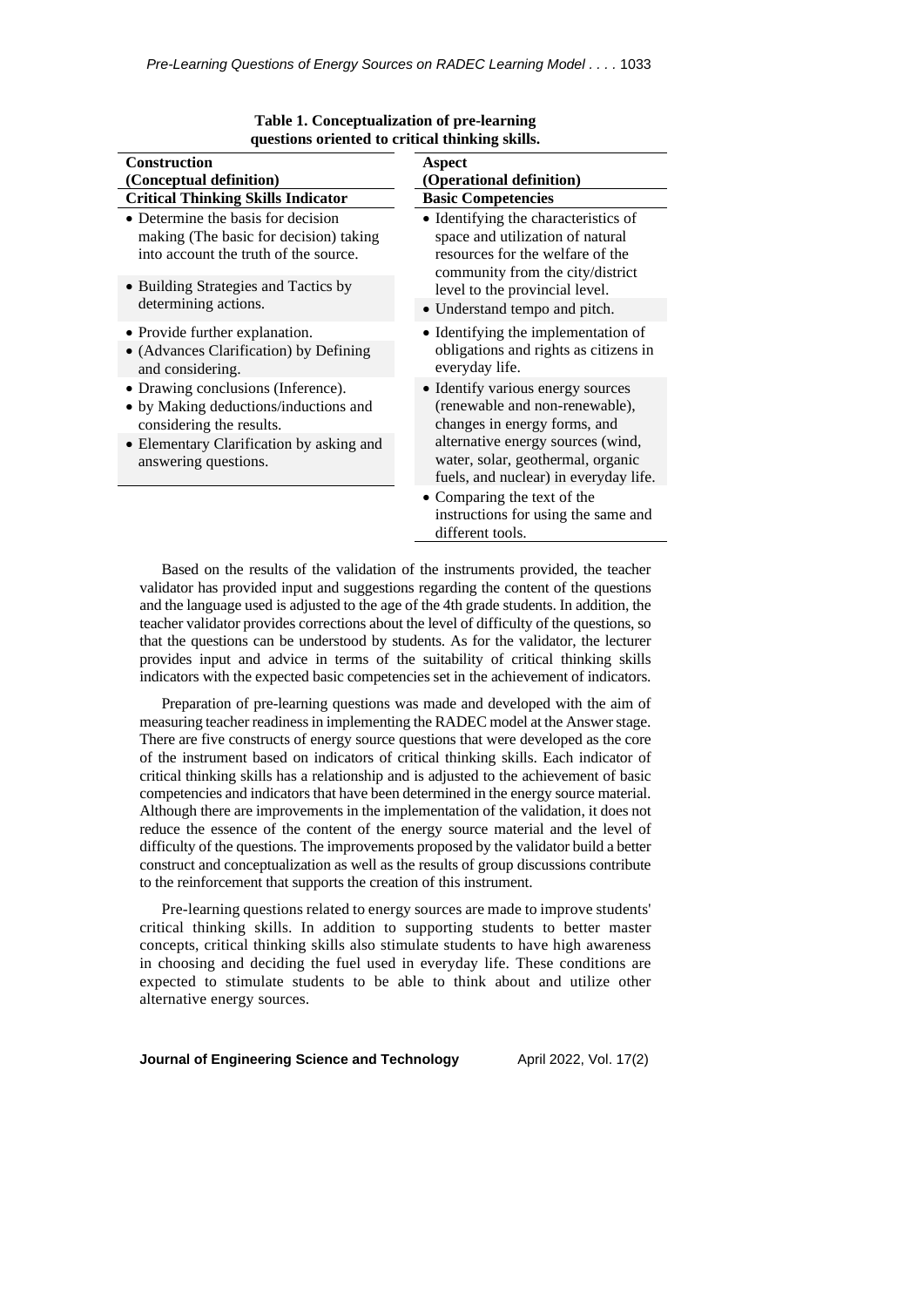## **4.Conclusion**

The application of the RADEC model in learning must be supported by the readiness of the teacher in making pre-learning questions related to the material discussed, in this case the energy source material. The teacher has difficulty in making pre-learning questions. Therefore, this study discusses the process of developing and validating instruments in the form of pre-learning questions on energy source materials so that valid pre-learning questions are generated. In practice, the process of developing this learning question instrument goes through several stages. The conceptualization stage is the main stage because this stage is intended to ensure that the items created are representative and can be measured. The results of this study are in the form of pre-learning questions on energy source materials that are valid in learning.

The contributions and implications obtained by the teacher are as follows: first, based on good reliability, the pre-learning question instrument for energy sources can be used in high-grade elementary schools. Second, with pre-learning questions on energy source materials that have been validated, it shows the level of teacher confidence in preparing lessons using the RADEC model. Third, the pre-learning question instrument on energy materials can be used as a benchmark for the success of teachers in promoting the RADEC model in their classrooms.

### **References**

- 1. Danielraja, R. (2019). A study of environmental awareness of students at higher secondary level. *Education*, 7(3), 6-10.
- 2. Pebrianti, M.; and Salamah, F. (2021). Learning simple pyrolysis tools for turning plastic waste into fuel. *Indonesian Journal of Multidisciplinary Research*, 1(1), 99-102.
- 3. Sopandi, W.; Sukyadi, D.; and Sukardi, R.R. (2019). The implementation of guided research—based learning with graduate school students of an elementary education study program. *Pedagogika*, 134(2), 82-98.
- 4. Sopandi, W.; Pratama, Y.; and Handayani, H. (2019). Sosialisasi dan workshop implementasi model pembelajaran RADEC bagi guru-guru Pendidikan dasar dan menengah (Dissemination and implementation workshop of RADEC learning models for primary and secondary education teachers), *Pedagogia: Jurnal Pendidikan*, 8(1), 19-34.
- 5. Sopandi, W. (2017). The quality improvement of learning processes and achievements through the read-answer-discuss-explain-and create learning model implementation. *Proceeding* 8*th Pedagogy International Seminar* 2017*: Enhancement of Pedagogy in Cultural Diversity Toward Excellence in Education*, 8(229), 132-139.
- 6. Rohmawatiningsih, W.; Rachman, I.; and Yayoi, K. (2021). The implementation of RADEC learning model in thematic learning to increase the concept understanding of electrical phenomenon. *Momentum: Physics Education Journal*, 5(2), 121-131.
- 7. Sukardi, R.R.; Sopandi, W.; and Riandi. (2021). Fundamental chemistry concepts on environmental pollution: Experts validation of pre-learning questions. *Moroccan Journal of Chemistry*, 9(2), 312-320.